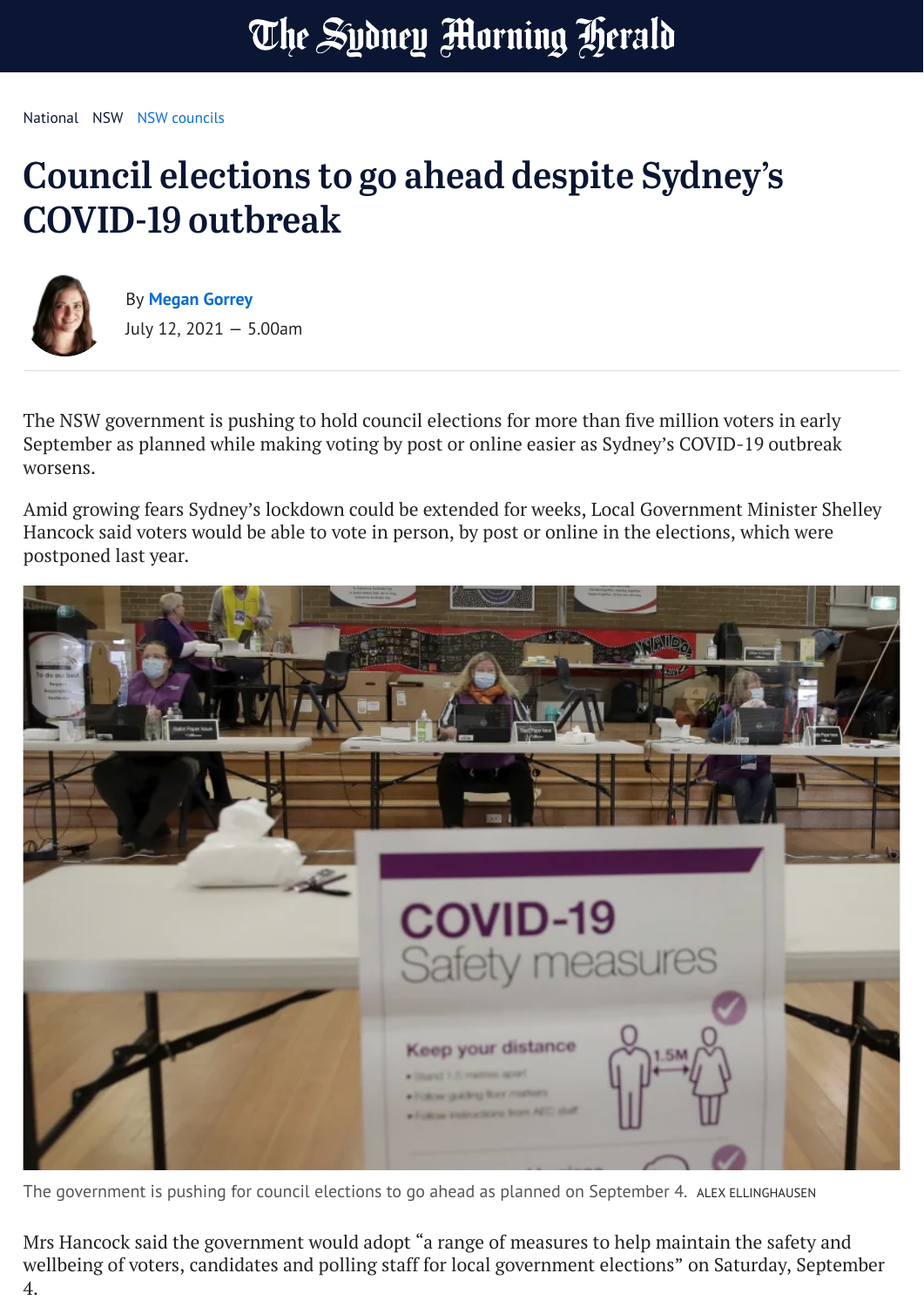The government's insistence on pressing ahead with the polls has divided councillors, as the NSW Opposition questioned whether the major logistical exercise could proceed safely given the threat posed by the fast-spreading Delta variant.

On Friday, the government changed regulations to expand the eligibility criteria for postal voting to include permanent or temporary residents of nursing homes, retirement homes and hospitals, and those who are self-isolating due to COVID-19.

Any voter who "reasonably believes that attending a polling place on election day will pose a risk to the health or safety of the person, or of another person, because of the COVID-19 pandemic" will also be eligible to cast their vote by post, [according to](https://legislation.nsw.gov.au/view/pdf/asmade/sl-2021-371) the new regulations.

All residents who are enrolled to vote will be able to pre-poll vote from August 23. Online voting, or iVote, will be rolled out for the first time in council election to vulnerable voters, including those who have a disability.

North Sydney independent councillor Zoe Baker said expanding postal and online voting at this stage would be resource-intensive and require education campaigns to inform potentially millions of residents how to vote.

"It's all well and good to expand it eight weeks out, but postal voting is a particularly cumbersome process, particularly for an electorate that's not familiar with it," she said.

"I understand the reluctance to postpone, but I think public health and safety should come first. I think if they push through it will be the lowest voter turnout ever."

All voters will be able to pre-poll vote in a bid to ease crowds at polling places on election day. BEN RUSHTON